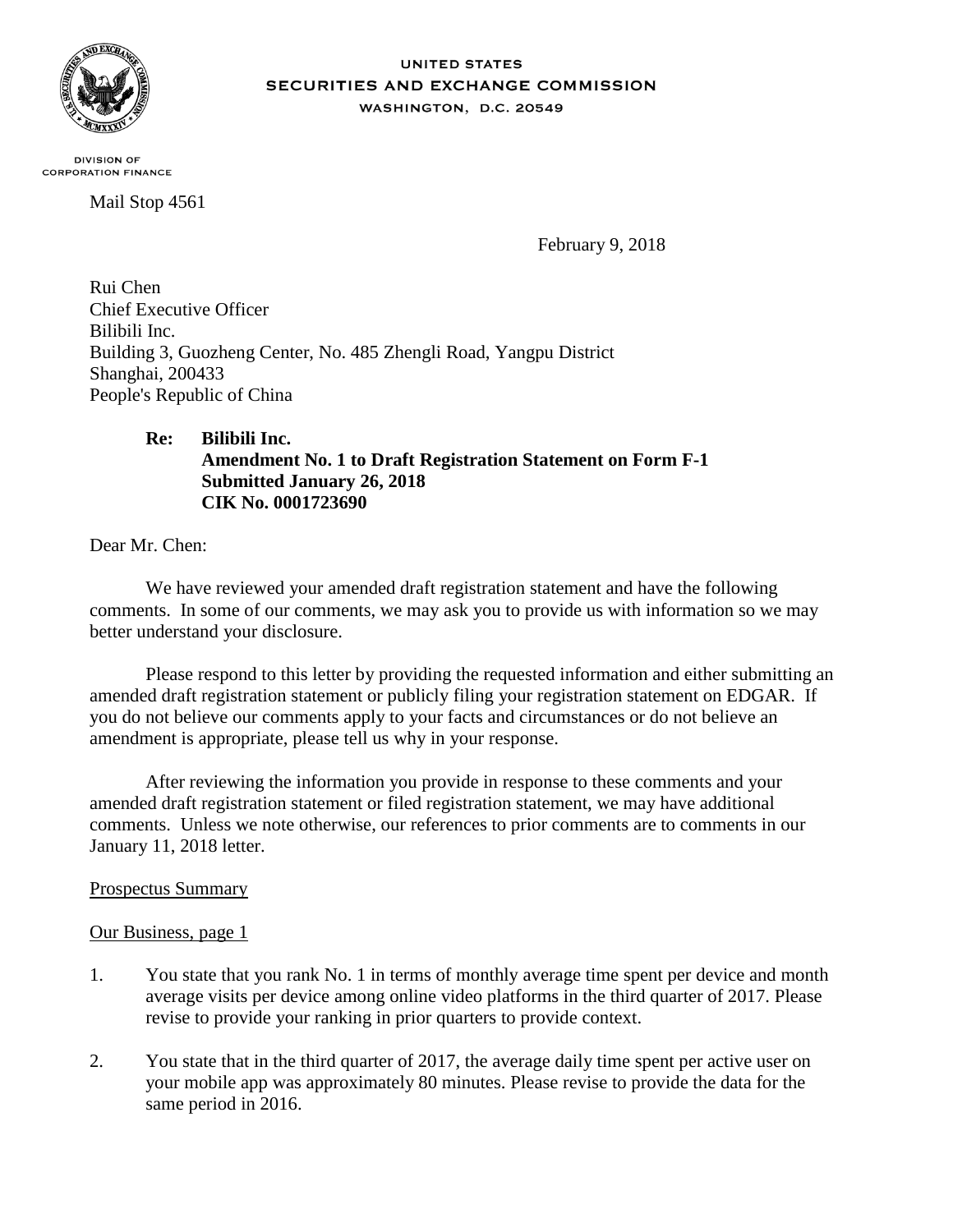Rui Chen Bilibili Inc. February 9, 2018 Page 2

# Management's Discussion and Analysis of Financial Condition and Results of Operations

## Key Factors Affecting Our Results of Operations, page 72

3. We note from your response to prior comment 5 that you disclose a series of operating data throughout the prospectus with an aim to present to investors various aspects of the Company's business model and operations. Please explain whether management uses any of these measures or operating data to manage the business. Revise your disclosures to provide a comparative discussion and analyses of the changes in such operating data for each period presented or explain to us why you do not believe the comparative operating data contributes meaningfully to understanding and evaluating your company. Please consider disclosing this information in tabular format in an appropriate section of the prospectus to provide context for investors. We refer you to Part I, Items 5A and 5D of Form 20-F and Section III.B of SEC Release 33-8350.

## User growth and engagement, page 72

4. We note your response to prior comment 6 and continue to believe that the quarterly fluctuations you discussed in your response may be material to an understanding of material trends regarding paying users in relation to active users, which may help investor further under your results of operations and financial condition. In this regard, we note that mobile games accounted for 83.1% of your net revenues for the nine months ended September 30, 2017. Please revise your disclosure to provide quantitative and qualitative disclosure with respect to paying users, including an analysis of the changes in such operating data for each quarter.

## Results of Operations, page 77

- 5. We note your response to prior comment 9. Please revise your disclosures to provide an enhanced quantitative and qualitative discussion of how the average revenue per paying user impacted your platform monetization for each period presented. In addition, revise your disclosures to discuss the increase in mobile game revenues attributable to both new and existing paying players as well as the increase in revenues attributable to both new and existing mobile game offerings. We refer you to Part I, Items 5A and 5D of Form 20-F and Section III.B of SEC Release 33-8350.
- 6. We note from your response to prior comment 10 that you launched performance-based advertising in December 2017. Please tell us the amount of advertising revenues attributable to performance-based advertising for the nine months ended September 30, 2017. Explain your consideration of providing price and volume disclosures such as the number of paid clicks or impressions and average cost per click or per thousand views for the nine months ended September 30, 2017. We refer you to Part I, Items 5A of Form 20-F and Section III.B of SEC Release 33-8350.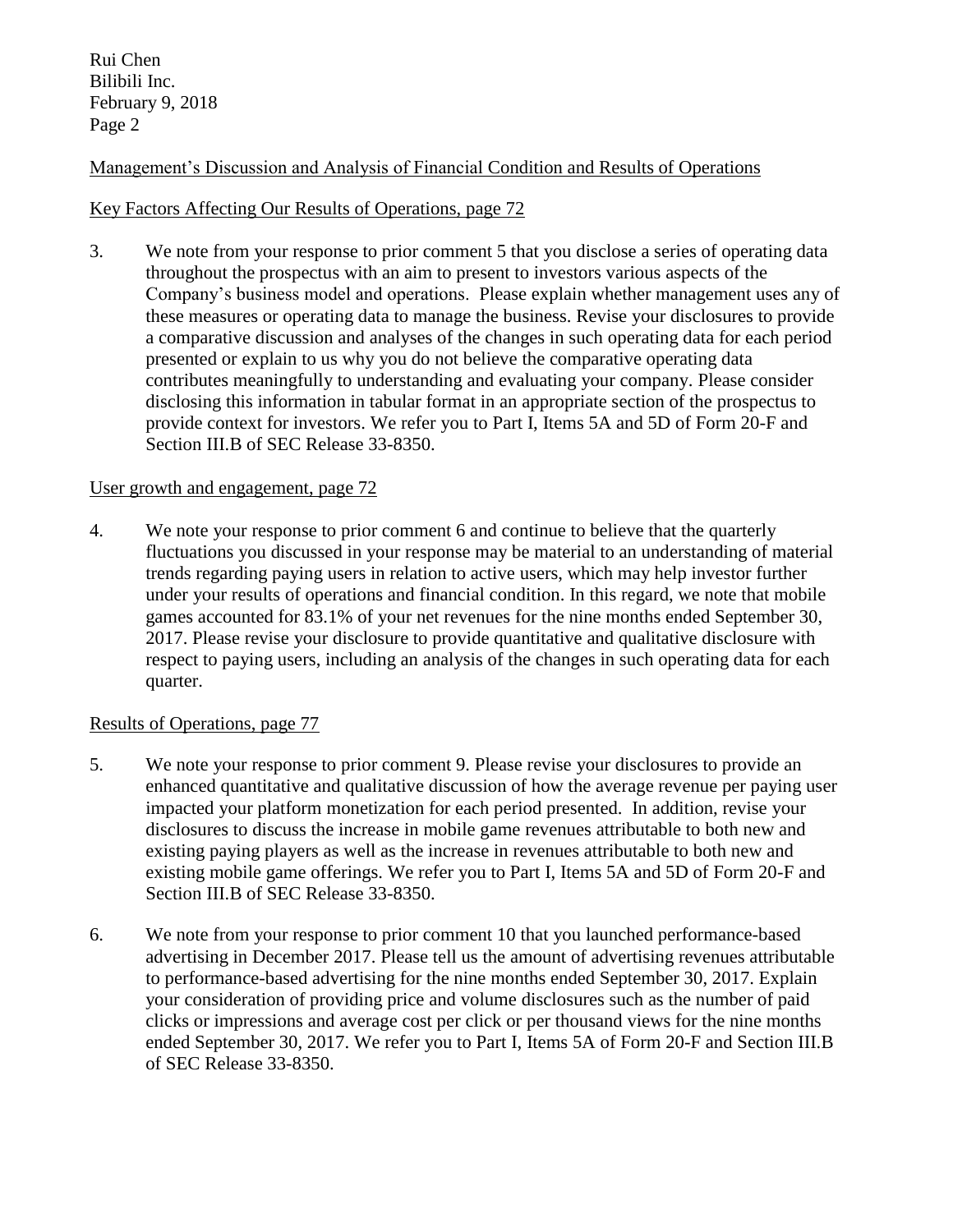Rui Chen Bilibili Inc. February 9, 2018 Page 3

## Our Strengths, page 106

7. You state that, in September 2017, the monthly average time spent per device by your users was 496.6 minutes and the number of monthly average visits per device of your users was 64.4 times, based on the same source. You also state that, across your platform, daily number of video views averaged 205.6 million in the third quarter of 2017. We further note your disclosure on page 107 that in the third quarter of 2017, PUG video accounted for 87.6% of your total video views. Please revise your disclosure to provide the data for the same periods in 2016 to provide additional context. In this regard, we note your disclosure on page 15 that the quality of the content offered on your platform and your users' level of engagement are critical to your success.

### Highly sticky communities with a strong sense of belonging, page 106

8. Please revise your disclosure to provide data for the same period in 2016. Additionally, please tell us if there is any relationship between paying users and official members. In this regard, we note your disclosure on page 5 that "paying users" are users who make payments for various products and services on your platform, and your disclosure on page 92 that revenues from membership subscription are recognized ratably over the period of subscription when services are rendered. For instance, please clarify whether one person can be both an official member and a paying user.

## Consolidated Financial Statements

#### m) Revenue recognition, page F-25

- 9. We note from your response to prior comment 22 that you launched performance-based advertising in December 2017. Please tell us your consideration of providing enhanced disclosures to explain how you recognize revenues for performance-based advertising.
- 10. We note from your response to prior comment 26 that virtual items in live broadcasting and VAS can only be purchased using B-coins. Clarify whether users can also use B-coins to purchase virtual items in connection with your mobile game services. Please quantify the amount of revenues recognized in connection with B-coin arrangements for each period presented. Tell us your consideration of providing enhanced disclosures to explain how you account for B-coin arrangements. In addition, describe in greater detail the relative terms and conditions associated with your B-coin arrangements.

## Note 3. Concentrations and Risks

#### d) Mobile games, page F-37

11. We note your response to prior comment 28. Please revise to disclose the amount of mobile game revenues attributable to Fate/Grand Order ("FGO") and Yume-100 as of September